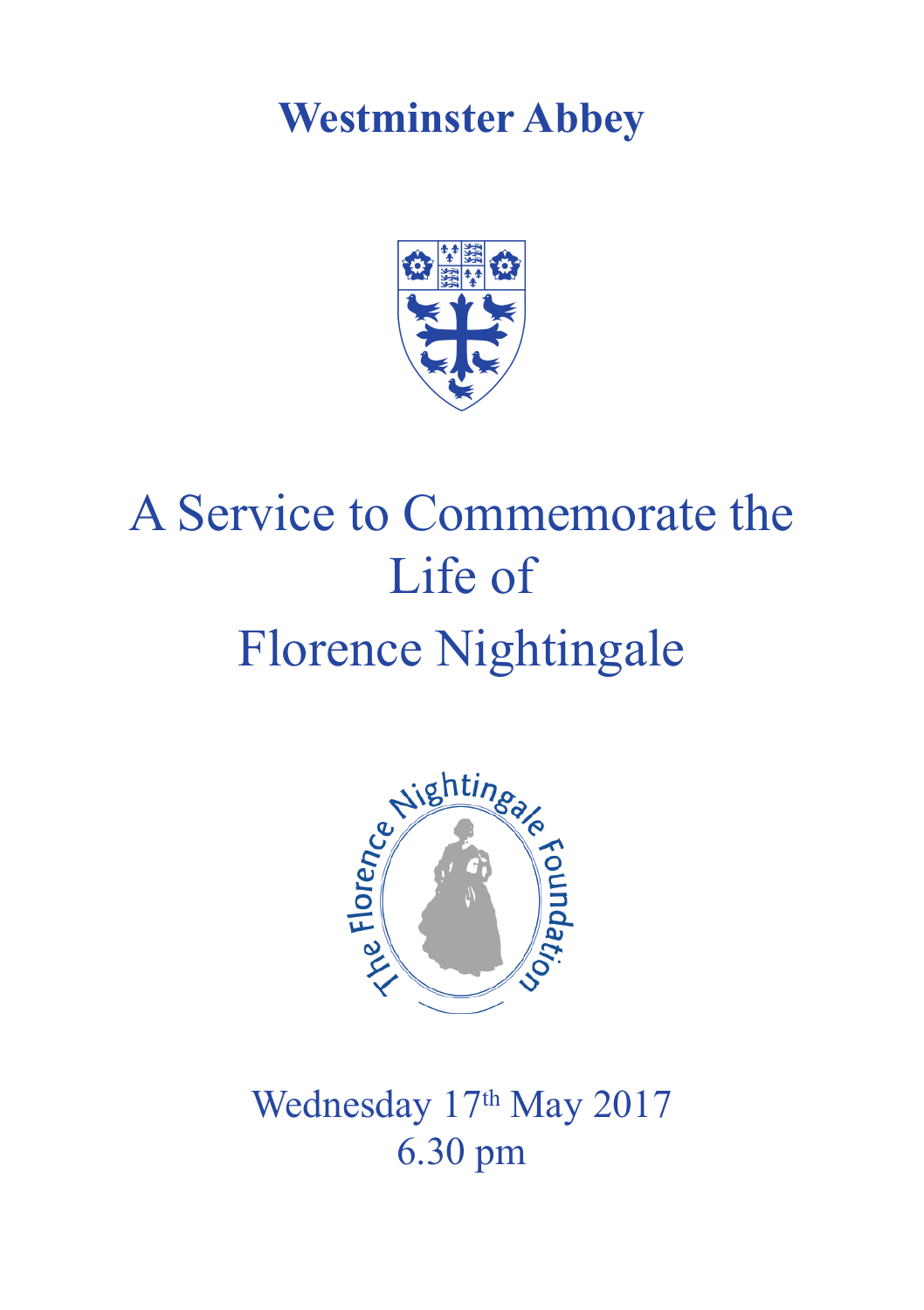THE FLORENCE NIGHTINGALE COMMEMORATION SERVICE

The Florence Nightingale Foundation is a living memorial to Florence Nightingale. Its purpose is to:

- advance the study of nursing and promote excellence in nursing practice;
- raise funds to provide scholarships for nurses and midwives to study at home and abroad, to promote innovation in practice, and to extend knowledge and skill to meet changing needs;
- promote the special contribution of nursing to society and to the health of people;
- encourage international understanding and learning between nurses and midwives.

The service is held annually as close as possible to  $12<sup>th</sup>$  May, to commemorate Florence Nightingale's birthday—now International Nurses' Day.

# PROCESSIONS DURING THE SERVICE

The Adjutant and Chelsea Pensioners process. Their participation is in memory of, and in gratitude to, Florence Nightingale for her care of the troops—their predecessors—during the Crimean Campaign.

The Honorary Officers who process represent the Florence Nightingale Foundation. They embody the traditional link between nurses and voluntary lay people who work together in a charitable context to develop and advance the practice of nursing and midwifery for the benefit of all those who need healthcare. Their endeavours pay constant tribute to the inspiration and example of Florence Nightingale and her great achievements.

The Honorary Officers of the Foundation are: Sir Robert Francis oc. Patron; The Baroness Watkins of Tavistock, President; The Right Honourable The Lord Remnant CVO, Bryan Wilson, and Theo Noel Smith,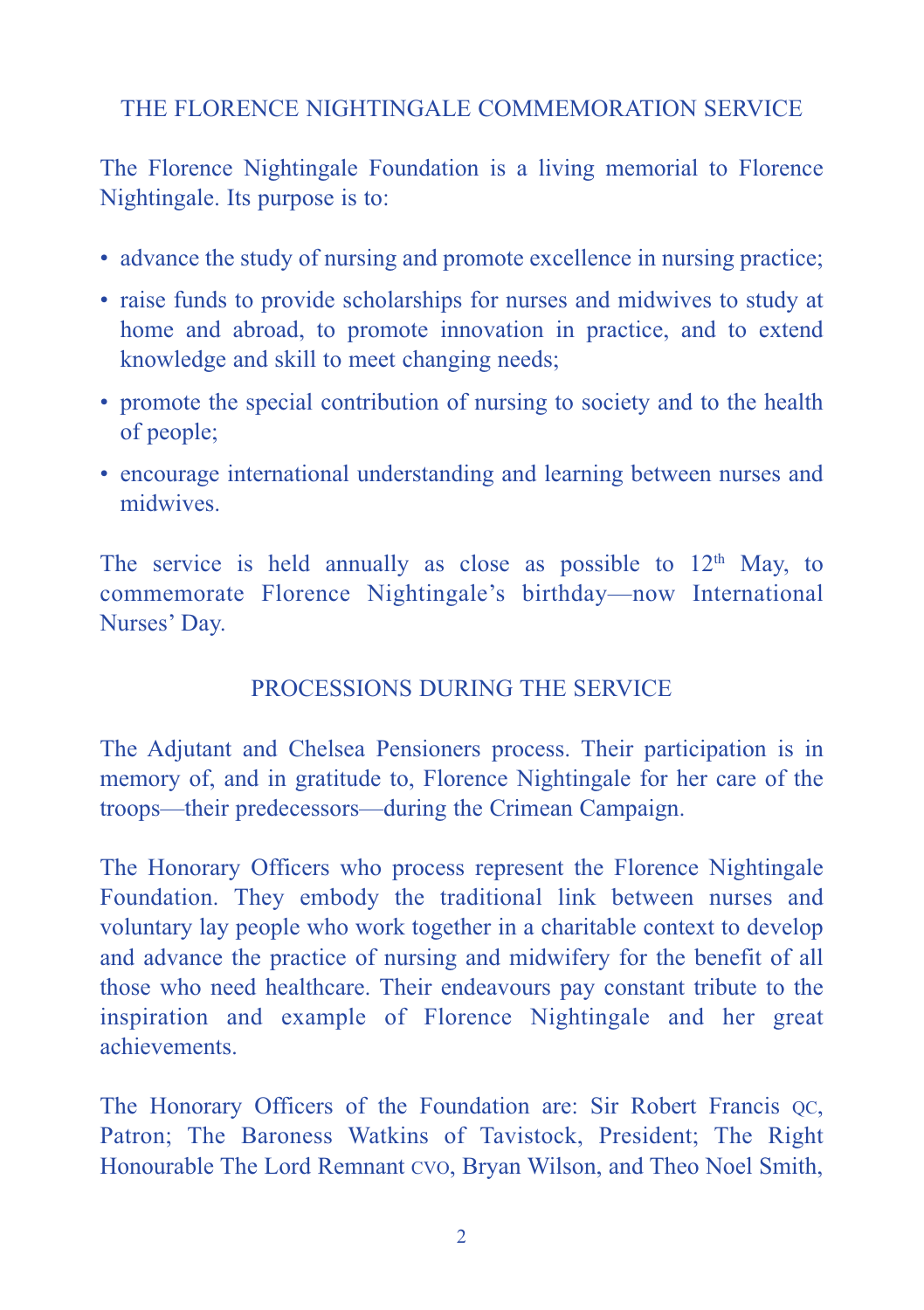Vice-Presidents; Mary Spinks CBE, and Geoffrey Walker OBE, Honorary Vice-Presidents; Bryan Sanderson CBE, Chairman; Richard Beazley DL, Vice-Chairman; and Dr Colin Reeves CBE, Honorary Treasurer.

The Master and Wardens of the Guild of Nurses process. Forming a Guild of Nurses is the first stage in becoming a City of London Livery Company. Florence Nightingale was awarded Honorary Freedom of the City of London—the highest honour the City can bestow and the Guild represent this.

The Florence Nightingale Foundation Chairs in Clinical Nursing Research process. Their participation exemplifies Florence Nightingale's use of research to impact on national and international policy and practice to improve health and wellbeing for both patients and the public.

They are represented by Professor Debbie Carrick-Sen, Chair at University of Birmingham and Heart of England NHS Foundation Trust; Professor Bridget Johnston, Chair at University of Glasgow and NHS Greater Glasgow and Clyde; Professor Candy McCabe, Chair at University of the West of England, Bristol and Royal United Hospitals Bath NHS Foundation Trust; Professor Fiona Nolan, Chair at University of Essex and North Essex Partnership University NHS Foundation Trust; Professor Christine Norton, Chair at King's College London and Imperial College Healthcare NHS Trust.

The Nurses' Roll of Honour was compiled by the British Commonwealth Nurses'War Memorial Fund and is kept in the Florence Nightingale Chapel in the North Ambulatory of Westminster Abbey, which can be visited at any time on request to the Vergers. The Bearer of the Roll, who this year will be Army Nurse Corporal Alex Young, Royal Centre for Defence Medicine, Queen Alexandra's Royal Army Nursing Corps, is escorted by the three Matrons-in-Chief of Her Majesty's Armed Forces.

The Matrons-in-Chief of Her Majesty's Armed Forces are: Captain Steven Spencer OHNS, Queen Alexandra's Royal Naval Nursing Service, Head of Naval Nursing Service, Colonel Karen Irvine RRC QHN L/QARANC, Chief Nursing Officer (Army), and Group Captain Michael Priestley QHN,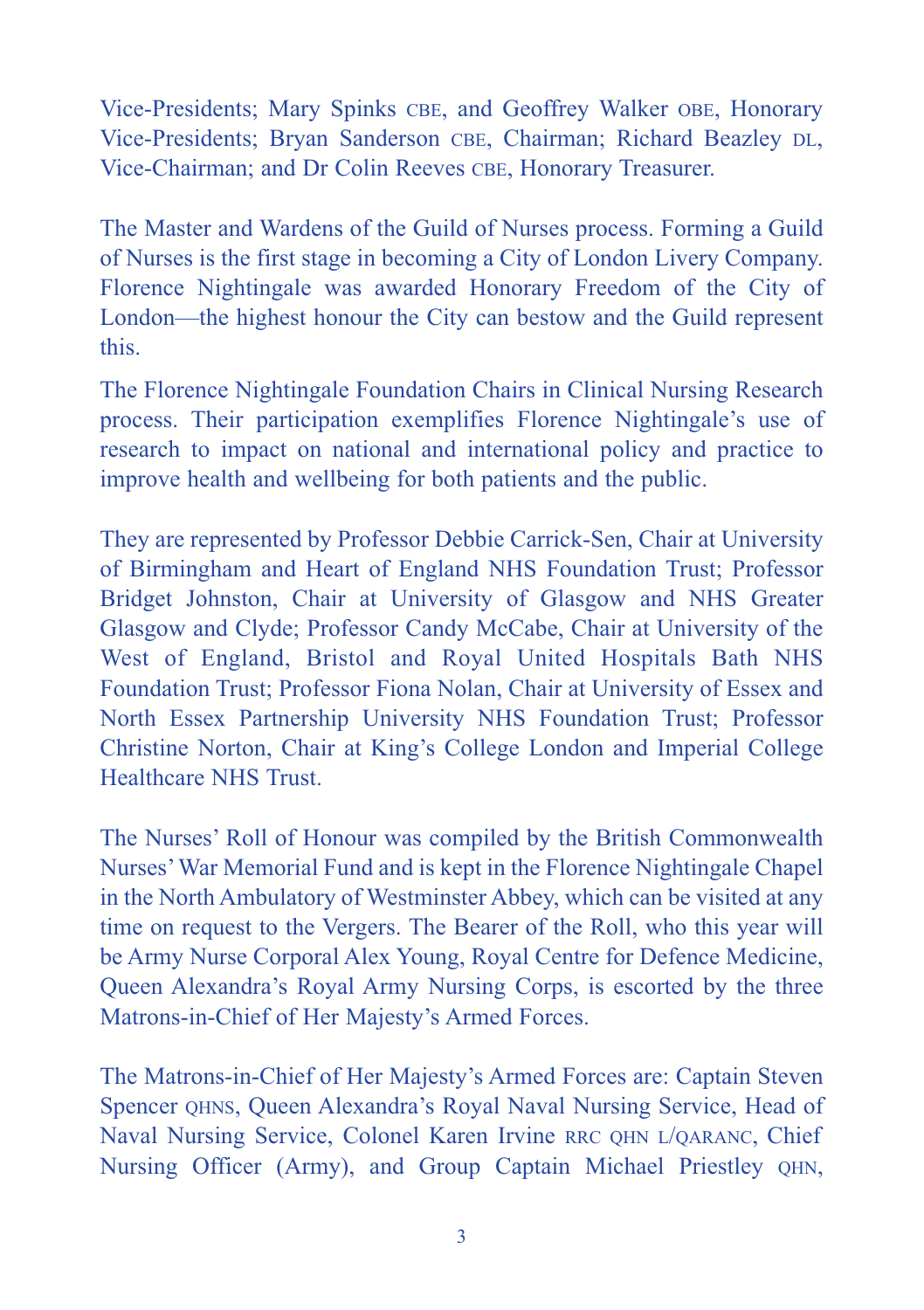Princess Mary's Royal Air Force Nursing Service, Director of Nursing Service (RAF).

Florence Nightingale became known as 'The Lady with the Lamp' during her work in the Crimea, where she conducted her night rounds caring for wounded soldiers while holding a lantern. The Lamp has become an international symbol of nursing. The Lamp used in this service was given by Sir Dan Mason OBE in memory of his mother, Kathleen Dampier-Bennett, and is kept in the Florence Nightingale Chapel here in Westminster Abbey. This year the Lamp will be carried by Florence Nightingale Foundation Scholar Sandra Mononga. The Lamp party will be escorted by student nurses and midwives from Edinburgh Napier University.

On arrival before the High Altar, the Lamp will be handed to Florence Nightingale Foundation Scholar Gerry Bolger. He will pass the Lamp to Florence Nightingale Foundation Scholar Sarah Noble. This represents the transmission of knowledge from one nurse to another and highlights the diversity of care given by nurses for the benefit of humanity.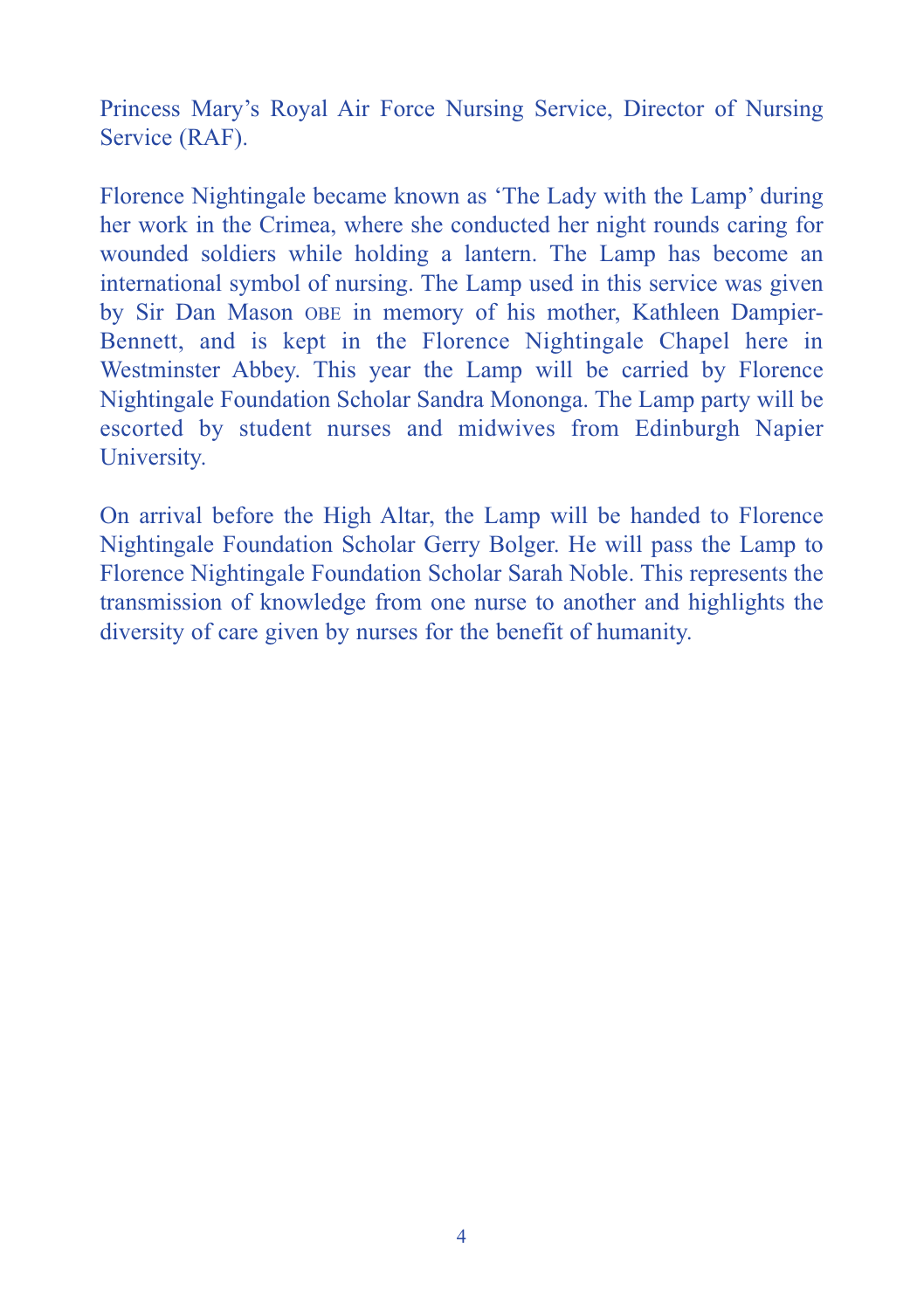*The church is served by a hearing loop. Users should turn their hearing aid to the setting marked* T*.*

*Members of the congregation are kindly requested to refrain from using private cameras, video, or sound recording equipment. Please ensure that mobile phones and other electronic devices are switched off.*

*The service is conducted by The Very Reverend Dr John Hall, Dean of Westminster.*

*The service is sung by the Westminster Abbey Special Service Choir, conducted by Matthew Jorysz, Assistant Organist.*

*The organ is played by Benjamin Cunningham, Organ Scholar.*

*Music before the service:*

Fuga sopra il Magnificat BWV 733 *Johann Sebastian Bach (1685–1750)*

Prélude, Fugue, et Variation Op18 *César Franck (1822–90)*

Prelude on Rhosymedre *Ralph Vaughan Williams (1872–1958)*

*Hymns covered by Christian Copyright Licensing (International) Ltd are reproduced under CCL no 1040271.*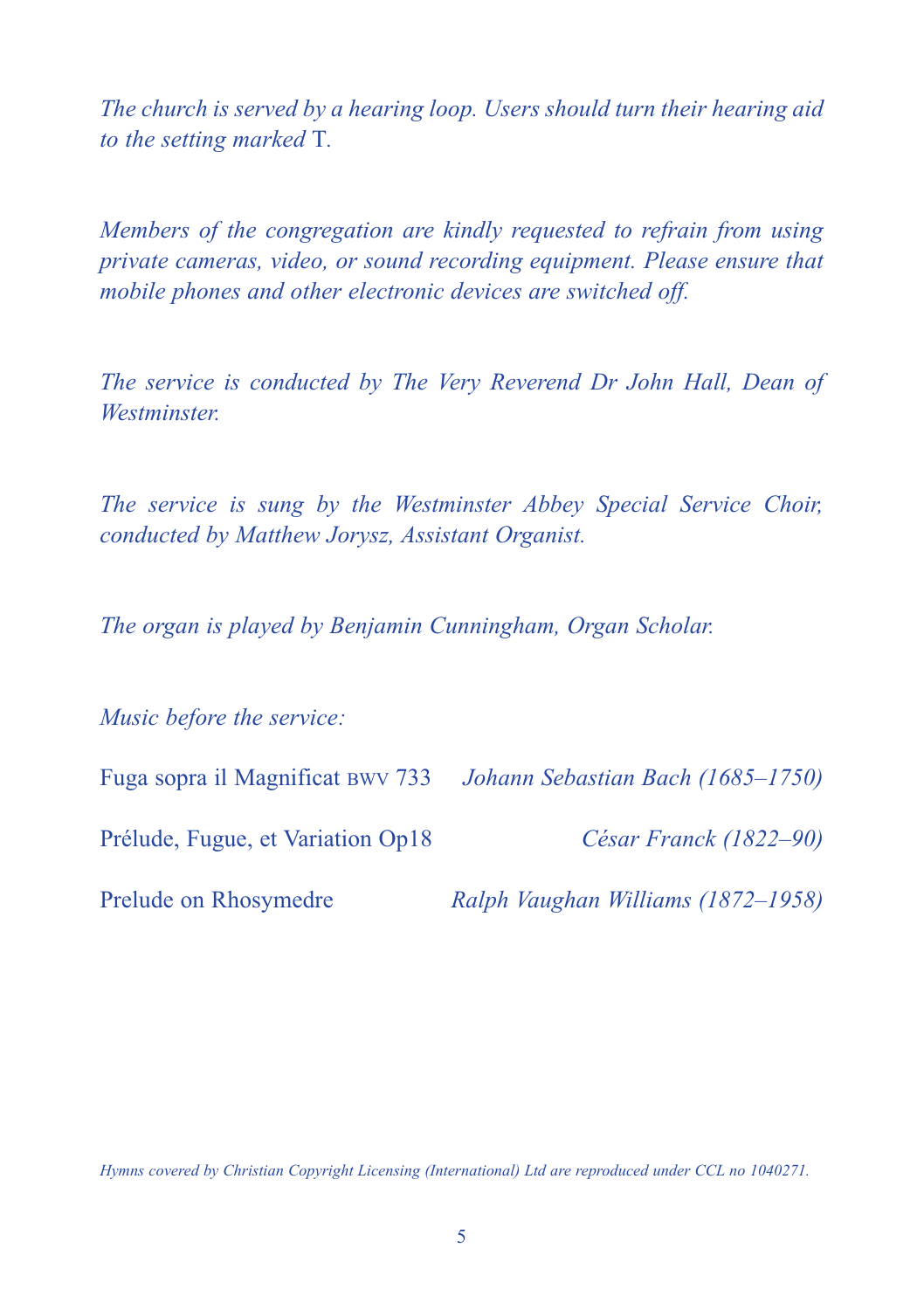*The Adjutant and Chelsea Pensioners move from the west end of the Abbey Church to their places in the Lantern. All remain seated.*

*The Honorary Officers of The Florence Nightingale Foundation move to their places in Quire. All remain seated.*

*The Guild of Nurses move to their places in the Lantern. All remain seated.*

*The Florence Nightingale Foundation Chairs in Clinical Nursing Practice Research move to their places in the Lantern. All remain seated.*

*All stand.*

*Her Royal Highness Princess Alexandra, the Honourable Lady Ogilvy, is received at the West Gate by the Dean. Presentations are made.*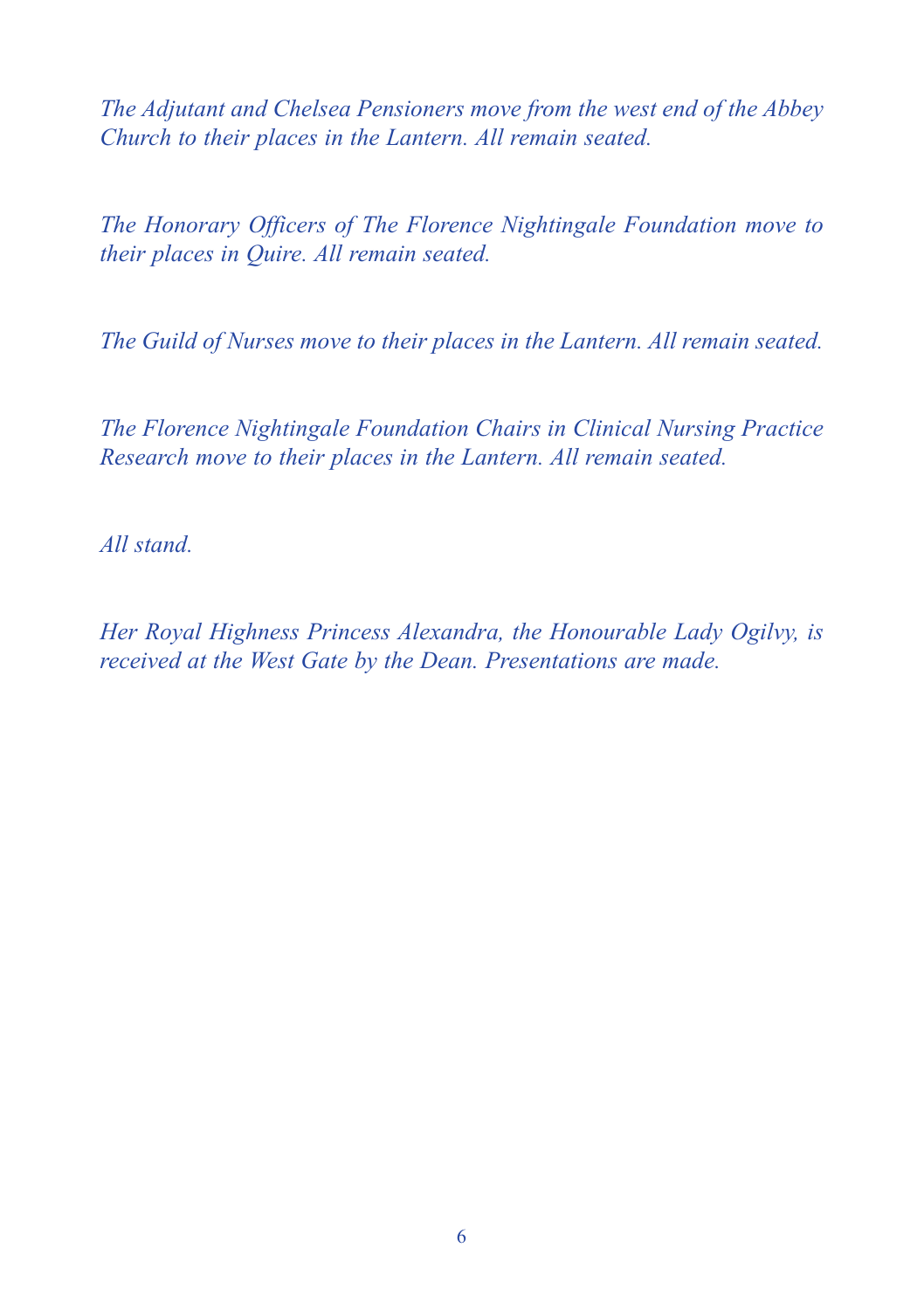# ORDER OF SERVICE

*All remain standing. The choir sings at the Great West Door*

#### THE INTROIT

If ye love me, keep my commandments. And I will pray the Father, and he shall give you another comforter, that he may bide with you for ever; he shall give you another comforter, that he may bide with you for ever; even the Spirit of truth.

*Thomas Tallis (c 1505–85) St John 14: 15–17a*

*All remain standing to sing*

#### THE HYMN

# *during which the Collegiate Procession moves to places in Quire and the Sacrarium*



**PRAISE** to the Lord, the Almighty, the King of creation;<br>O my soul, praise him, for he is thy health and salvation: come ye who hear, brothers and sisters draw near, praise him in glad adoration.

Praise to the Lord, who o'er all things so wondrously reigneth, shelters thee under his wings, yea, so gently sustaineth: hast thou not seen all that is needful hath been granted in what he ordaineth?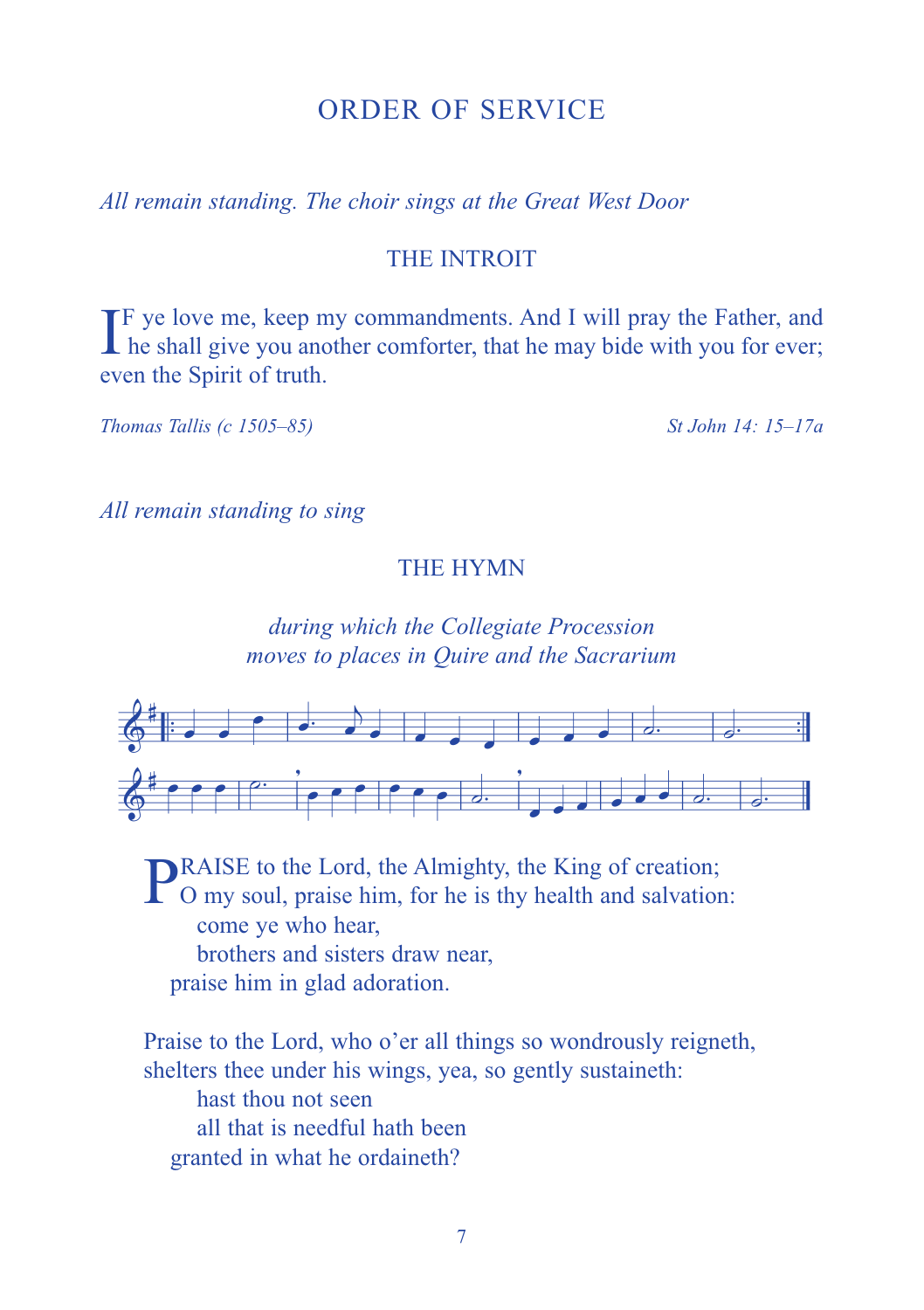Praise to the Lord, who doth prosper thy work, and defend thee; surely his goodness and mercy here daily attend thee; ponder anew all the Almighty can do, he who with love doth befriend thee.

Praise to the Lord! O let all that is in me adore him! All that hath life and breath come now with praises before him! Let the Amen sound from his people again: gladly for ay we adore him.

*Lobe den Herren 440 NEH* Lobe den Herren, den mächtigen König der Ehren Praxis pietatis melica *1668 Joachim Neander (1650–80) translated by Catherine Winkworth (1827–78)*

*All remain standing. The Very Reverend Dr John Hall, Dean of Westminster, gives*

#### THE BIDDING

WELCOME to Westminster Abbey, which has seen so many occasions<br>of joy and sorrow and remembrance. We come into the presence of almighty God to offer our worship, praise, and thanksgiving. In particular, we thank God for Florence Nightingale: for her enterprise and heroism, and for the example she has left us.

We pray that her ideals of compassion, quality of care, and training may continue to inspire and sustain nurses everywhere. We praise God for all those nurses who, like her, have carried the lamp of healing into the dark places of our world.

Let us prepare to hear and receive God's holy word and to bring before God the needs of our world. Let us remember with pride the vocation we have each received, and prepare to dedicate ourselves anew to the service of all in need.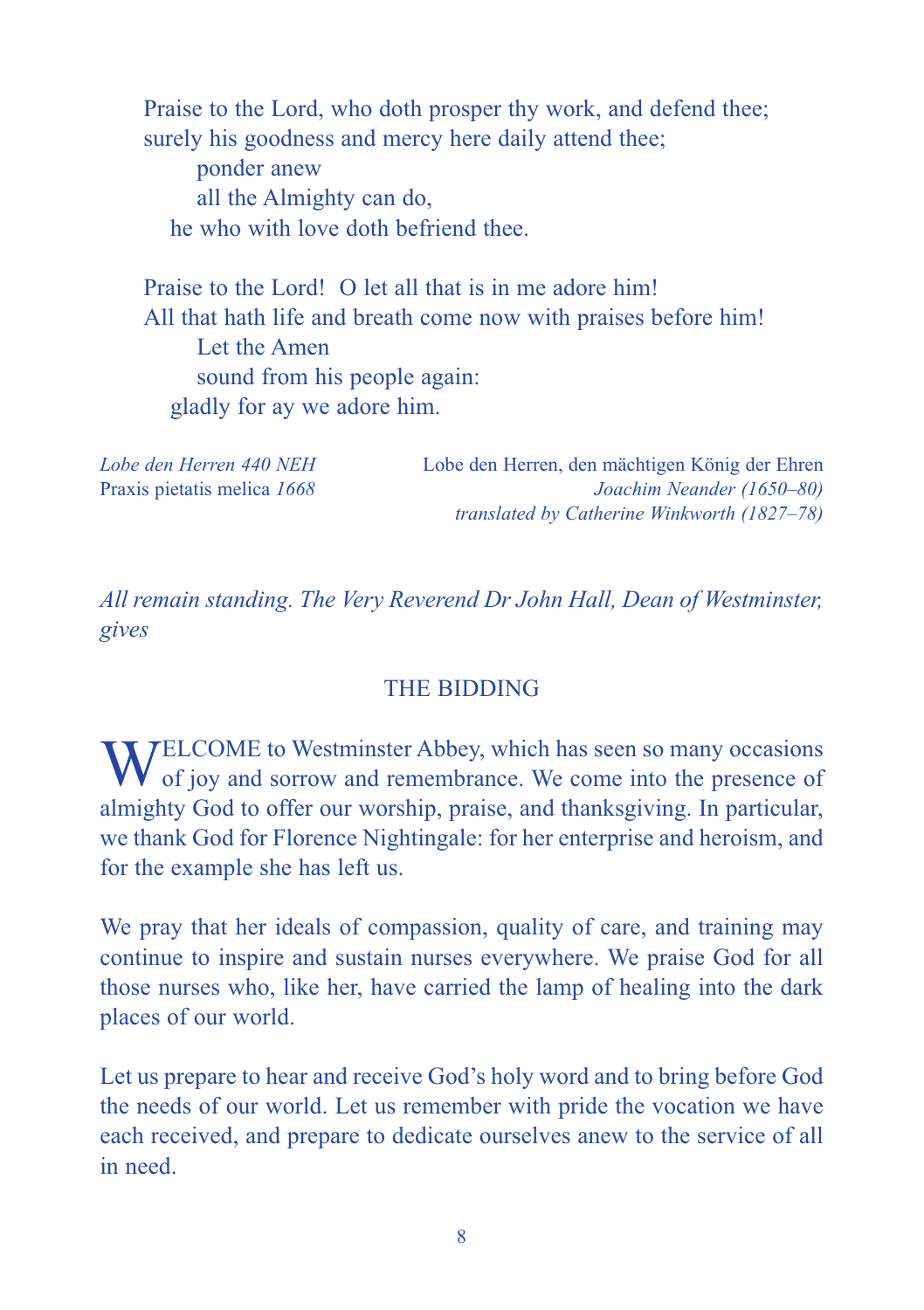*All sit. Professor Jane Cummings, Chief Nursing Officer for England, reads from the Great Lectern*

#### THE FIRST READING

THUS says the Lord: I I am about to create new heavens and a new earth: the former things shall not be remembered or come to mind. But be glad and rejoice for ever in what I am creating; for I am about to create Jerusalem as a joy, and its people as a delight. I will rejoice in Jerusalem, and delight in my people; no more shall the sound of weeping be heard in it, or the cry of distress. No more shall there be in it an infant that lives but a few days, or an old person who does not live out a lifetime; for one who dies at a hundred years will be considered a youth, and one who falls short of a hundred will be considered accursed. Rejoice with Jerusalem, and be glad for her, all you who love her; rejoice with her in joy, all you who mourn over her that you may nurse and be satisfied from her consoling breast; that you may drink deeply with delight from her glorious bosom. For thus says the Lord: I will extend prosperity to her like a river, and the wealth of the nations like an overflowing stream; and you shall nurse and be carried on her arm, and dandled on her knees. As a mother comforts her child, so I will comfort you; you shall be comforted in Jerusalem.

*Isaiah 65: 17–20, 66: 10–13*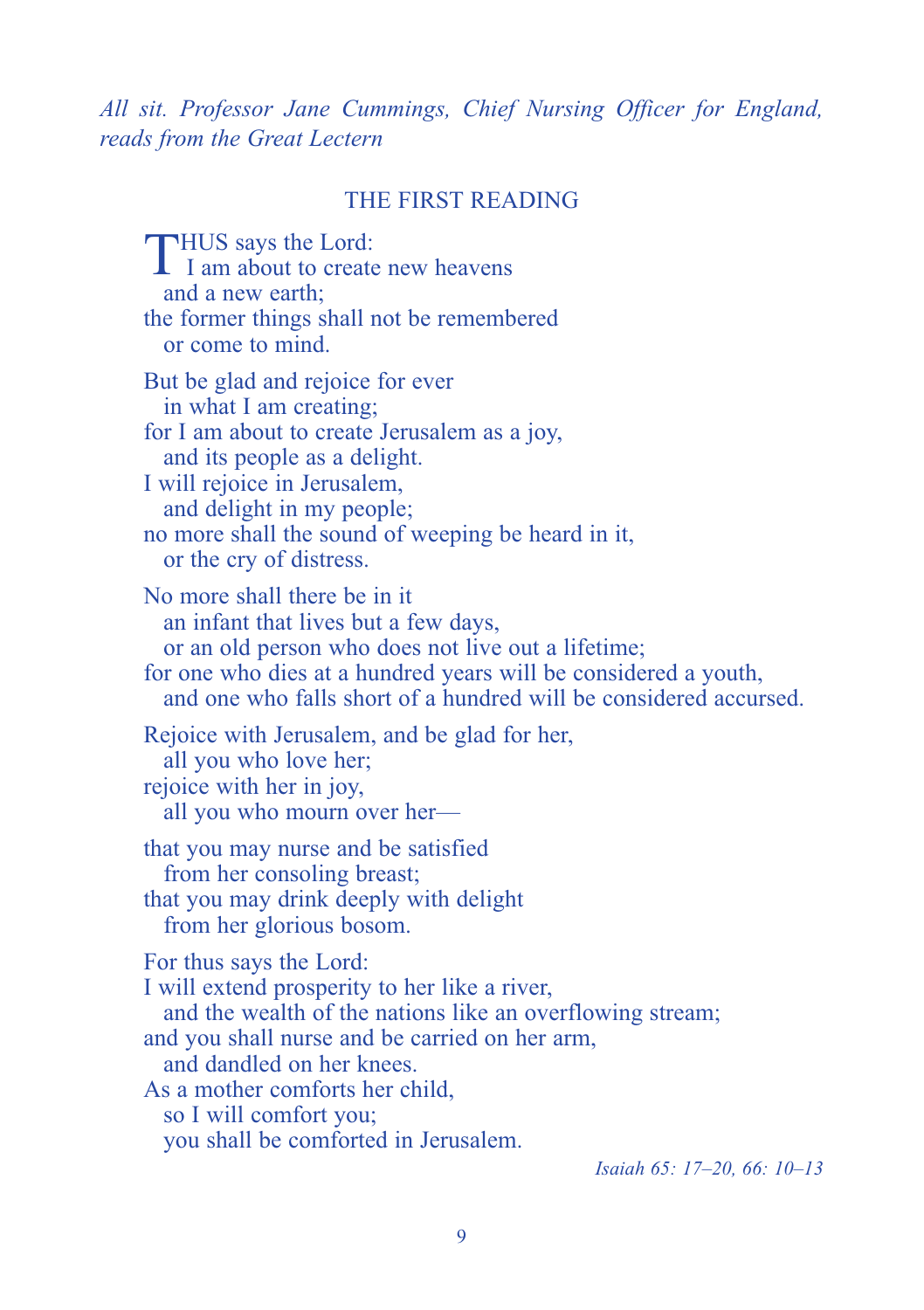*All remain seated. The choir sings:*

#### THE MOTET

SITIVIT anima mea ad Deum fortem vivum; quando veniam et apparebo ante faciem Dei? Fuerunt mihi lachrymae panes die ac nocte, dum dicitur mihi quotidie, 'Ubi est Deus tuus?'

*My soul is athirst for God, even for the living God; when shall I come before the presence of God? My tears have been my bread day and night, while all day long they say unto me, 'Where is now your God?'*

*Giovanni Pierluigi da Palestrina (c 1525–94) Psalm 42: 2–3*

*Michael Macfadyen DL, Trustee, the Sandra Charitable Trust, reads from the Nave Pulpit*

#### THE SECOND READING

JUST as the body is one and has many members, and all the members of the body, though many, are one body, so it is with Christ. For in the one UST as the body is one and has many members, and all the members of Spirit we were all baptized into one body—Jews or Greeks, slaves or free—and we were all made to drink of one Spirit.

Indeed, the body does not consist of one member but of many. If the foot were to say, 'Because I am not a hand, I do not belong to the body', that would not make it any less a part of the body. And if the ear were to say, 'Because I am not an eye, I do not belong to the body', that would not make it any less a part of the body. If the whole body were an eye, where would the hearing be? If the whole body were hearing, where would the sense of smell be? But as it is, God arranged the members in the body, each one of them, as he chose.

*1 Corinthians 12: 12–18*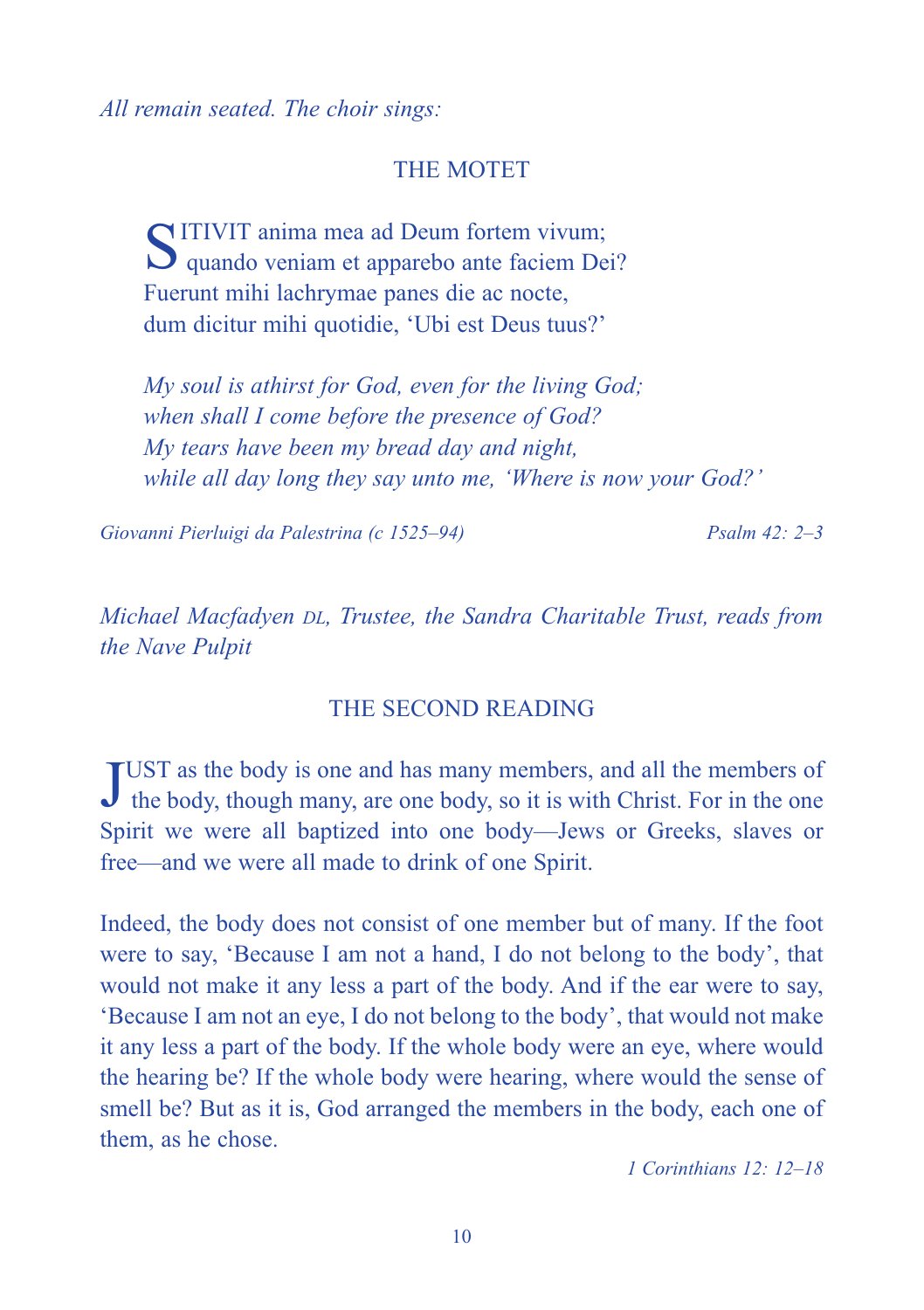#### *All stand to sing*



 $\mathbf{B}^{\text{E}}$  thou my vision, O Lord of my heart,<br>be all else but naught to me, save that thou art, be thou my best thought in the day and the night, both waking and sleeping, thy presence my light.

Be thou my wisdom, be thou my true word, be thou ever with me, and I with thee, Lord; be thou my great Father, and I thy true son, be thou in me dwelling, and I with thee one.

Be thou my breastplate, my sword for the fight, be thou my whole armour, be thou my true might, be thou my soul's shelter, be thou my strong tower, O raise thou me heavenward, great Power of my power.

Riches I heed not, nor man's empty praise, be thou my inheritance now and always, be thou and thou only the first in my heart, O Sovereign of heaven, my treasure thou art.

High King of heaven, thou heaven's bright Sun, O grant me its joys after vict'ry is won, great Heart of my own heart, whatever befall, still be thou my vision, O Ruler of all.

*Slane 339 NEH Irish, c 8th century, translated by Mary Byrne (1880–1931) traditional Irish melody and versified by Eleanor Hull (1860–1935)*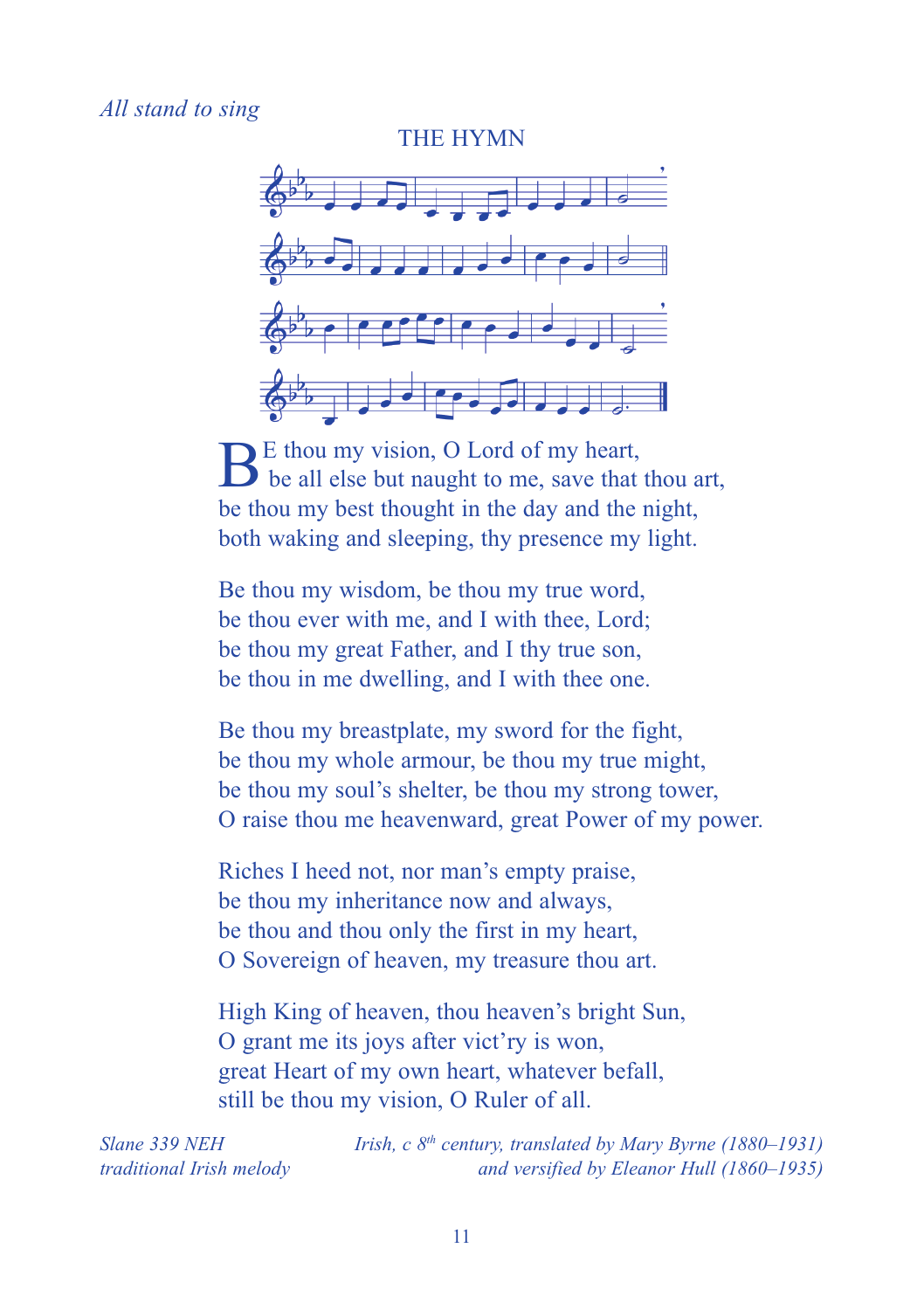*All remain standing for*

#### THE PROCESSION OF THE ROLL OF HONOUR

*The British Commonwealth Nurses'Roll of Honour is borne in silence from the Grave of the Unknown Warrior through the Nave to the Sacrarium.*

*The Reverend Mark Birch, Minor Canon and Sacrist, says:*

**LET** us remember those nurses and midwives who answered God's call and gave their lives in the Second World War while caring for the sick  $\rightarrow$  and gave their lives in the Second World War while caring for the sick and wounded, whose names are recorded in the Nurses' Roll of Honour, and those who have given their lives in subsequent conflicts.

*The Bearer of the Roll, Army Nurse Corporal Alex Young, Royal Centre for Defence Medicine, Queen Alexandra's Royal Army Nursing Corps, is escorted by the three Matrons-in-Chief of Her Majesty's Armed Forces.*

*The Roll of Honour is received by the Dean and is placed near the High Altar.*

*The Dean says:*

Let us pray.

GOD our Father, we praise your holy name for all who lived and died<br>in the service of others and are now at rest in Christ. Their example has encouraged us, their witness has inspired us, and the memory of them makes us glad today. For them all we thank you, we honour and we worship you, as they do now by your grace and in your glory; through Jesus Christ our Lord. **Amen.**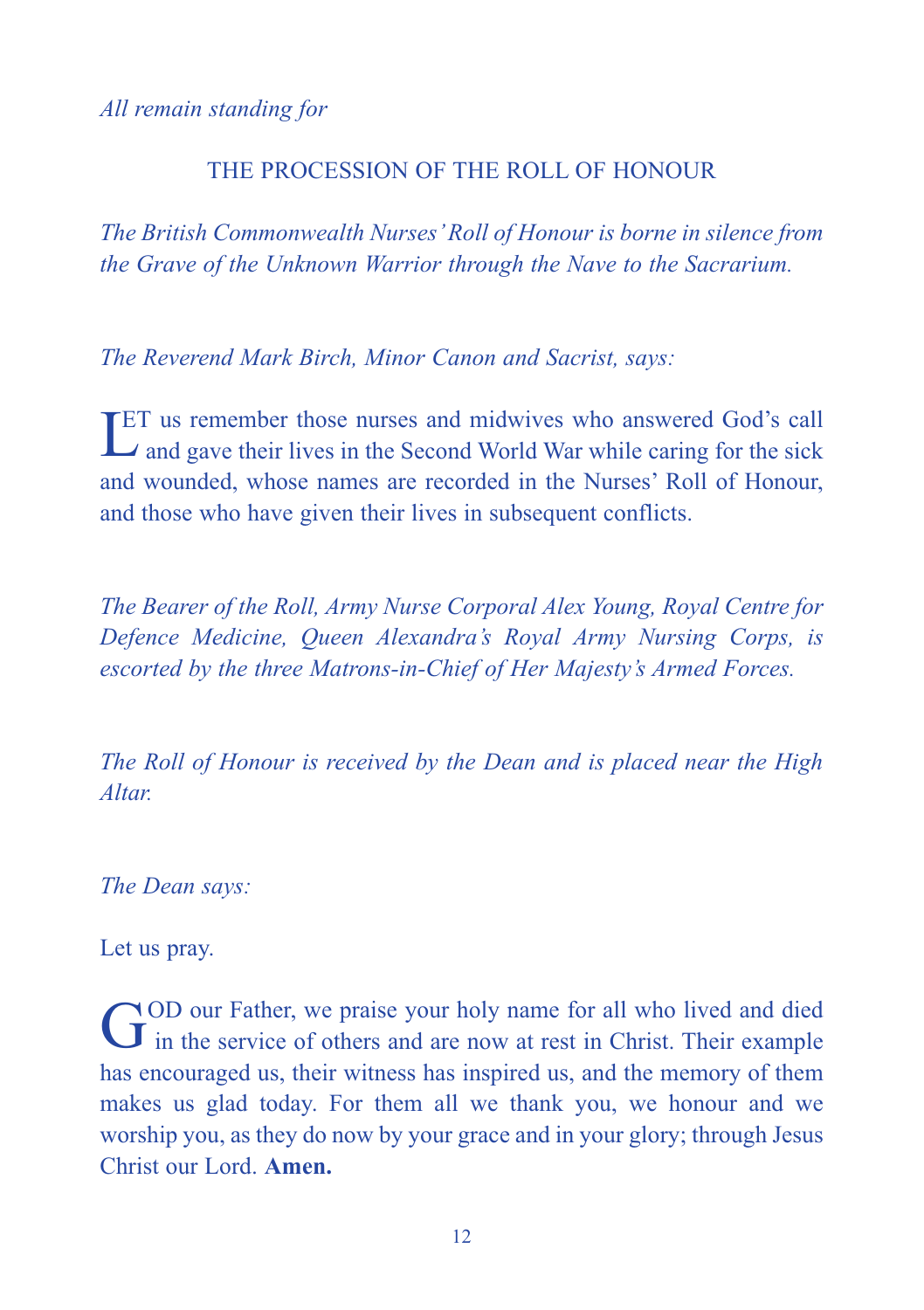#### THE HYMN



**I** VOW to thee, my country, all earthly things above, entire and whole and perfect, the service of my lo entire and whole and perfect, the service of my love: the love that asks no question, the love that stands the test, that lays upon the altar the dearest and the best; the love that never falters, the love that pays the price, the love that makes undaunted the final sacrifice.

And there's another country, I've heard of long ago, most dear to them that love her, most great to them that know; we may not count her armies, we may not see her King; her fortress is a faithful heart, her pride is suffering; and soul by soul and silently her shining bounds increase, and her ways are ways of gentleness and all her paths are peace.

*Gustav Holst (1874–1934)*

*Thaxted 295 AMNS Cecil Spring-Rice (1859–1918)*

*All sit for*

#### THE ADDRESS

*by*

#### The Dean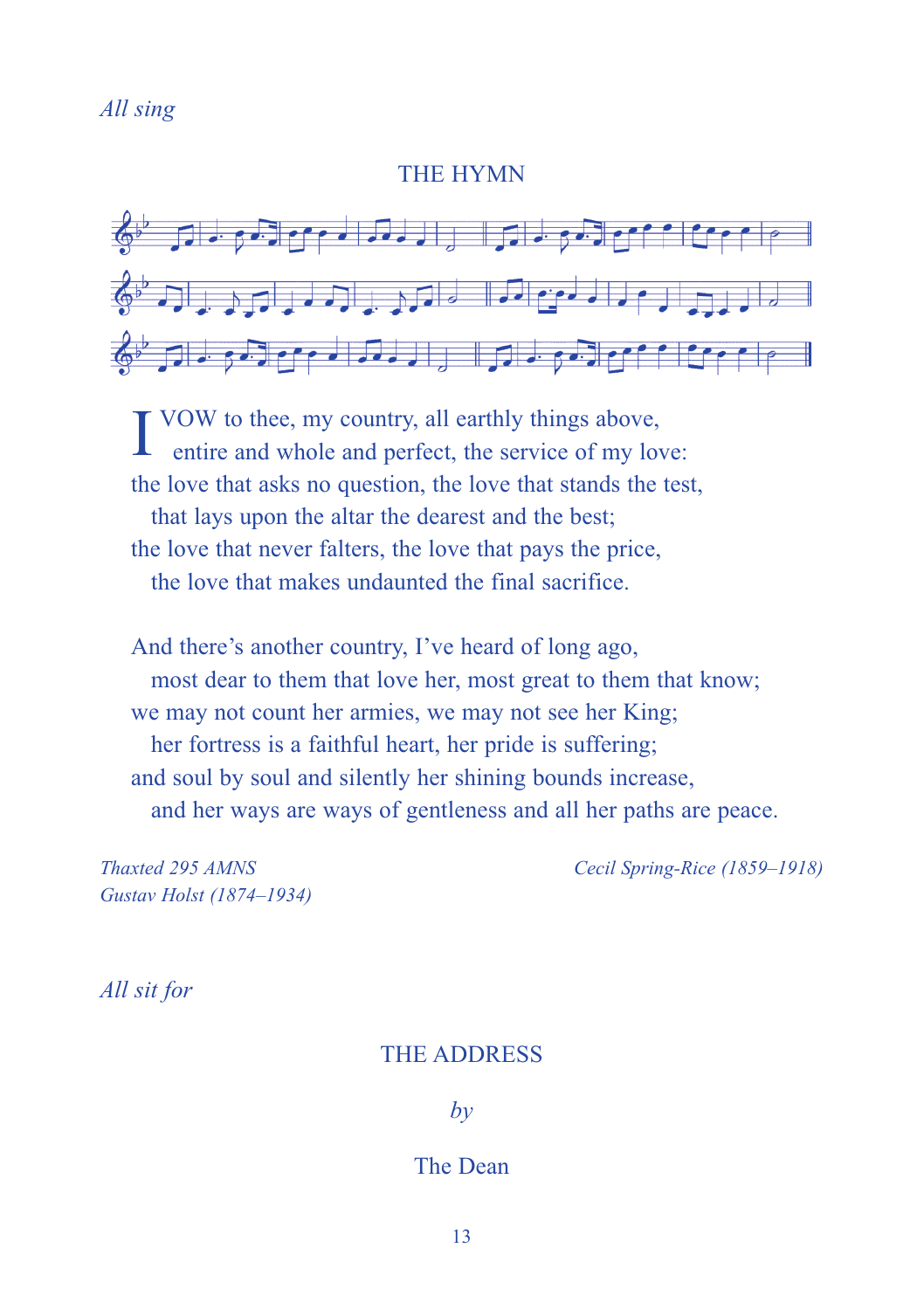*All remain seated for*

## THE PROCESSION OF THE LAMP

*The Lamp is carried by Florence Nightingale Foundation Scholar Sandra Mononga. The Lamp Party is escorted by student nurses and midwives from Edinburgh Napier University.*

*On arrival in the Sacrarium, the Lamp will be handed to Florence Nightingale Foundation Scholar Gerry Bolger. He will pass the Lamp to Florence Nightingale Foundation Scholar Sarah Noble. This represents the transmission of knowledge from one nurse to another and highlights the diversity of care given by nurses for the benefit of humanity. It is then offered to the Dean, who places it on the High Altar.*

*All stand. The Sacrist says:*

Let us dedicate ourselves afresh to the service of those who need our care today.

#### *All say together:*

M**AY this lamp signify our sacred calling to serve the sick and injured, which was heard and answered by Florence Nightingale, passed on from generation to generation, and received with gladness and humility by us today.**

#### *The Dean says:*

JESUS said, 'Like the lamp, you must shed light among your fellows, so that, when they see the good you do, they may give praise to your Father ESUS said, 'Like the lamp, you must shed light among your fellows, so in heaven.'

*St Matthew 5: 16*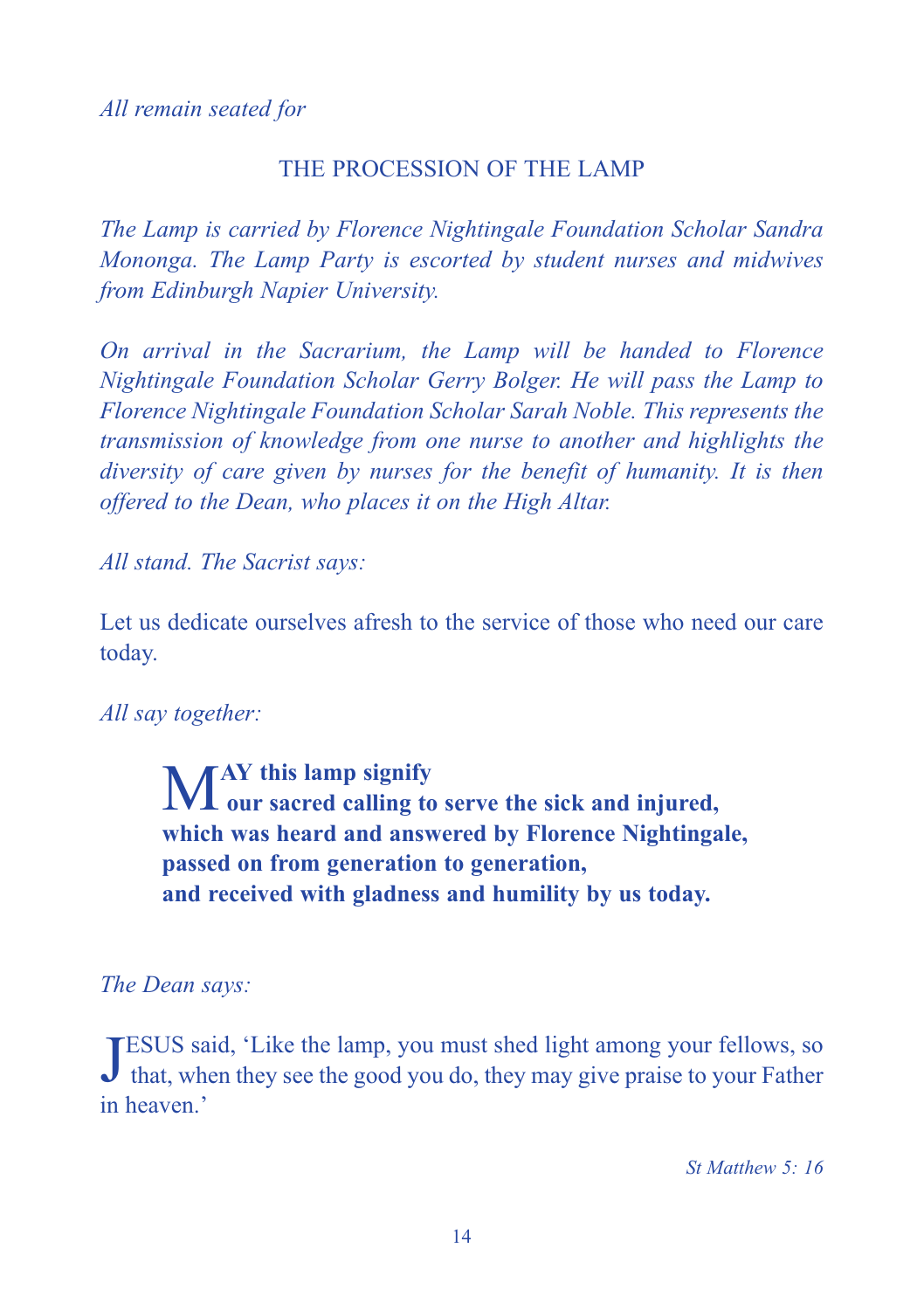Let us pray.

OGOD, the Father of lights, from you comes every good and perfect gift: we thank you for Florence Nightingale and for her vision, courage, and compassion, of which this Lamp is the undying symbol. Kindle our hearts, we pray, by the fire of your Holy Spirit, so that we may shine for you in the darkness of human suffering and sorrow; through him who is the light of the world, our Saviour Jesus Christ. **Amen.**

*All sit. The choir sings*

### THE ANTHEM

VERBE égal au Très-Haut, notre unique espérance, jour éternel de la terre et des cieux, de la paisible nuit nous rompons le silence, divin Sauveur, jette sur nous les yeux!

Répands sur nous le feu de ta grâce puissante, que tout l'enfer fuie au son de ta voix, dissipe le sommeil d'une âme languissante, qui la conduit à l'oubli de tes lois!

Ô Christ, sois favorable à ce peuple fidèle pour te bénir maintenant rassemblé, reçois les chants qu'il offre à ta gloire immortelle, et de tes dons qu'il retourne comblé!

*O Word from on high, our only hope, heaven and earth's eternal day, we raise our voices in this peaceful night—Divine Saviour, look upon us.*

*Breathe on us the fire and power of your grace, let all hell flee at the sound of your voice, wake from their torpor these souls of ours which live forgetful of your laws.*

*O Christ, look favourably on your faithful people now gathered here to praise you. Accept the praise we offer to your eternal glory, and may we bear away with us the gifts of your grace.*

Cantique de Jean Racine *from* Hymnes traduites du Brévaire Romain *Gabriel Fauré (1845–1924) Jean Racine (1639–99)*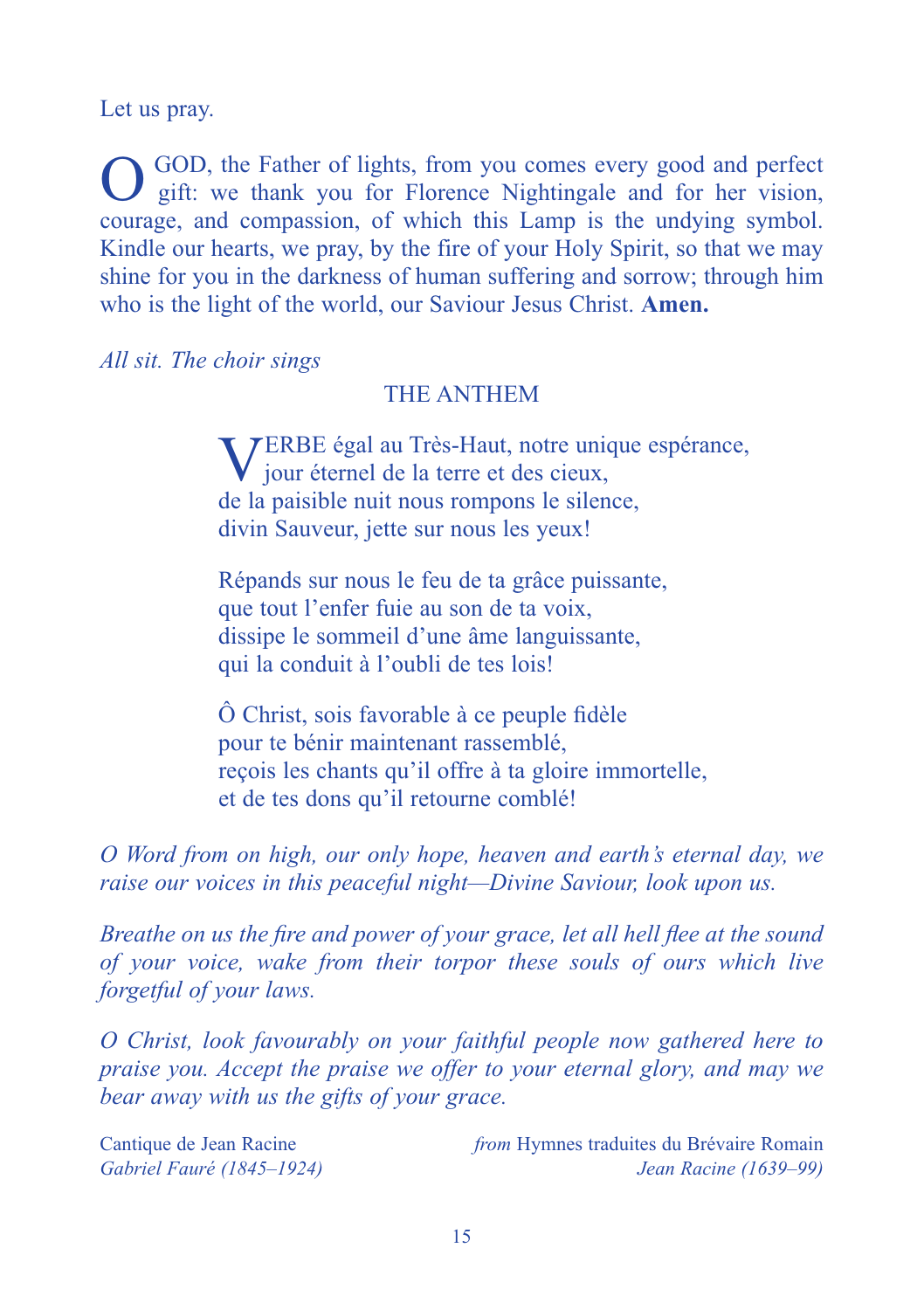*All kneel or remain seated. The Sacrist leads*

# THE INTERCESSIONS

Let us pray to God our Father, whose Son came that we might have life.

HEAVENLY Father, we give you thanks for the life and work of Florence Nightingale, and for those she has inspired to serve with care and compassion. We pray for the continued work of The Florence Nightingale Foundation, and for its scholars, that they may continue their significant contribution to clinical care.

Lord, hear us. **Lord, graciously hear us.**

*Ursula Ward, Chief Executive, The Florence Nightingale Foundation, says:*

 $\bf{W}$   $\bf{V}$  give you thanks for all who provide leadership in the provision of healthcare and in the nursing profession, and pray that, in challenging times, support and compassion may be shown to those most in need.

Lord, hear us. **Lord, graciously hear us.**

*Dorcas Gwata, Florence Nightingale Scholar, says:*

WE pray for all who promote health and wellbeing in policy and practice; for nurses offering care, both in hospitals and in homes; for nurses in training and those who teach them; for all engaged in research; and all those who, through their office, work for the flourishing of all people.

Lord, hear us. **Lord, graciously hear us.**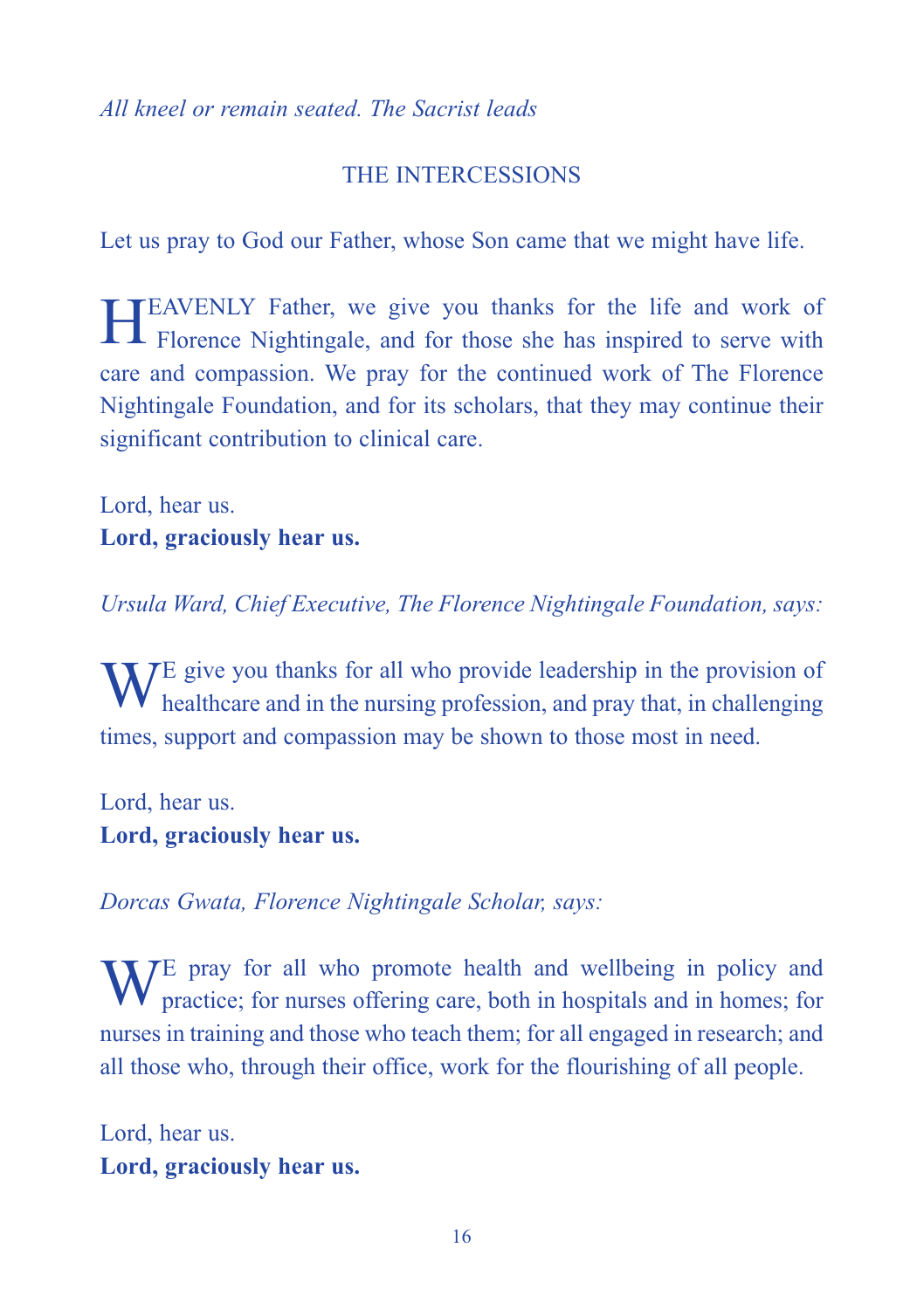# *Dr Richard Adams, Chief Nursing Officer, Bupa, says:*

 $\bf{W}$  / E pray for all who promote healthcare within the Armed Forces, **V** remembering especially those currently serving in places of need and conflict; for those responsible for training and formation; and for those who exercise stewardship, make policy, and allocate resources.

Lord, hear us. **Lord, graciously hear us.**

*The Reverend Professor Vernon White, Canon in Residence, says:*

 $\blacksquare$   $\blacksquare$   $\blacksquare$   $\blacksquare$   $\blacksquare$   $\blacksquare$   $\blacksquare$   $\blacksquare$   $\blacksquare$   $\blacksquare$   $\blacksquare$   $\blacksquare$   $\blacksquare$   $\blacksquare$   $\blacksquare$   $\blacksquare$   $\blacksquare$   $\blacksquare$   $\blacksquare$   $\blacksquare$   $\blacksquare$   $\blacksquare$   $\blacksquare$   $\blacksquare$   $\blacksquare$   $\blacksquare$   $\blacksquare$   $\blacksquare$   $\blacksquare$   $\blacksquare$   $\blacksquare$   $\blacks$  $\bf{V}$  are terminally ill, elderly, or frail; for all refugees and those who bear the scars of war; for all who live with chronic disability and pain, and for the many who care for them.

Lord, hear us. **Lord, graciously hear us.**

*The Sacrist concludes:*

**D** EMEMBER in your kingdom, O Lord, all those who have faithfully Served you here on earth and are now at rest; grant us, with them, and with all the faithful departed, the joy of your salvation.

Lord, hear us. **Lord, graciously hear us.**

Rejoicing in God's new creation, let us pray as our Saviour has taught us:

OUR Father, who art in heaven, hallowed be thy name; thy<br>
kingdom come; thy will be done; on earth as it is in heaven. Give **us this day our daily bread. And forgive us our trespasses, as we forgive those who trespass against us. And lead us not into temptation; but deliver us from evil. For thine is the kingdom, the power, and the glory, forever and ever. Amen.**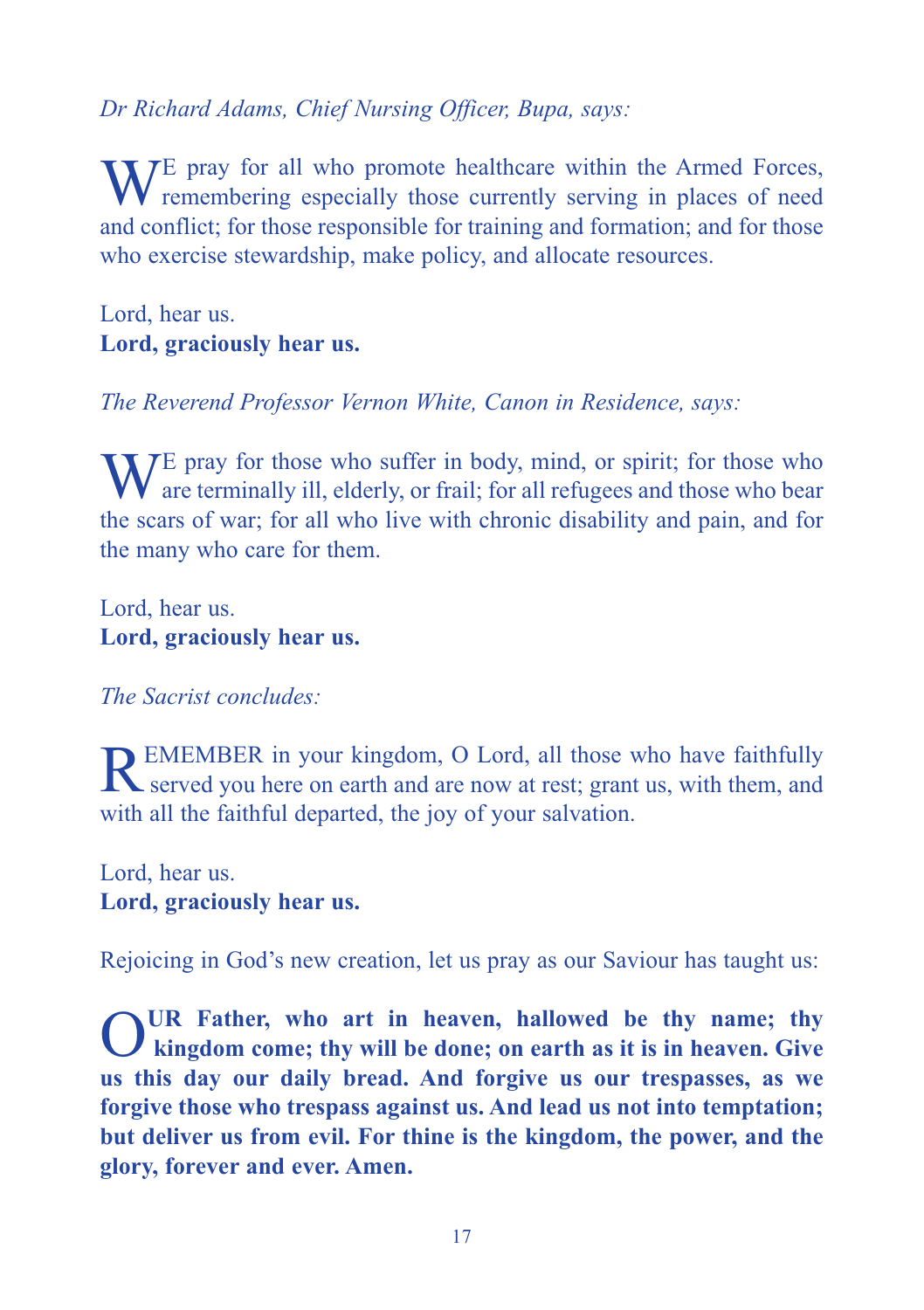#### THE HYMN

*during which a collection is taken for The Florence Nightingale Foundation, for which Gift Aid envelopes are provided*



GUIDE me, O thou great Redeemer,<br>pilgrim through this barren land; I am weak, but thou art mighty; hold me with thy powerful hand: Bread of heaven, feed me till I want no more.

Open now the crystal fountain whence the healing stream doth flow; let the fiery cloudy pillar lead me all my journey through: strong Deliverer, be thou still my strength and shield.

When I tread the verge of Jordan, bid my anxious fears subside; Death of death, and hell's Destruction, land me safe on Canaan's side: songs of praises I will ever give to thee.

*Cwm Rhondda* 368 *NEH* Arglwydd, arwain trwy'r anialwch *John Hughes (1873–1932) William Williams (1717–91) translated by Peter Williams (1727–96) and others*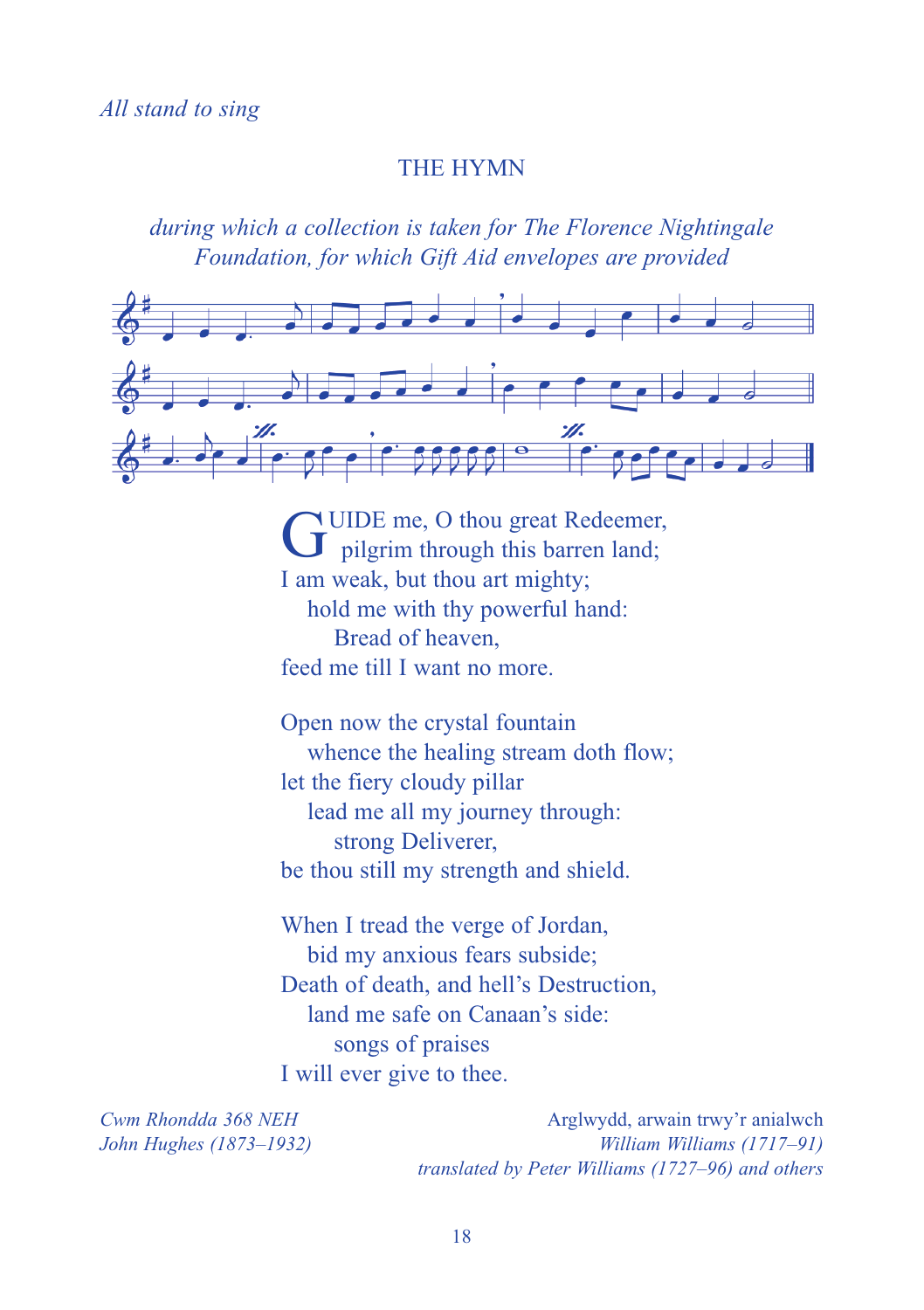*All remain standing. The Dean pronounces*

#### THE BLESSING

THE God of all grace, who called you to his eternal glory in Christ Jesus, establish, strengthen, and settle you in the faith; and the blessing of God almighty, the Father, the Son, and the Holy Spirit, be among you and remain with you always. **Amen.**

*All remain standing for*

#### THE NATIONAL ANTHEM

GOD save our gracious Queen.<br>
Long live our noble Queen. God save The Queen. Send her victorious, happy and glorious, long to reign over us: God save The Queen.

*All remain standing as the Procession moves to the west end of the Abbey Church.*

*Music after the service:*

Allegro maestoso e vivace—Allegro moderato *Felix Mendelssohn from* Sonata in C Op 65 no 2 *(1809–47)*

# **Members of the congregation are requested to remain in their places until invited to move by the Stewards.**

*The bells of the Abbey Church are rung.*